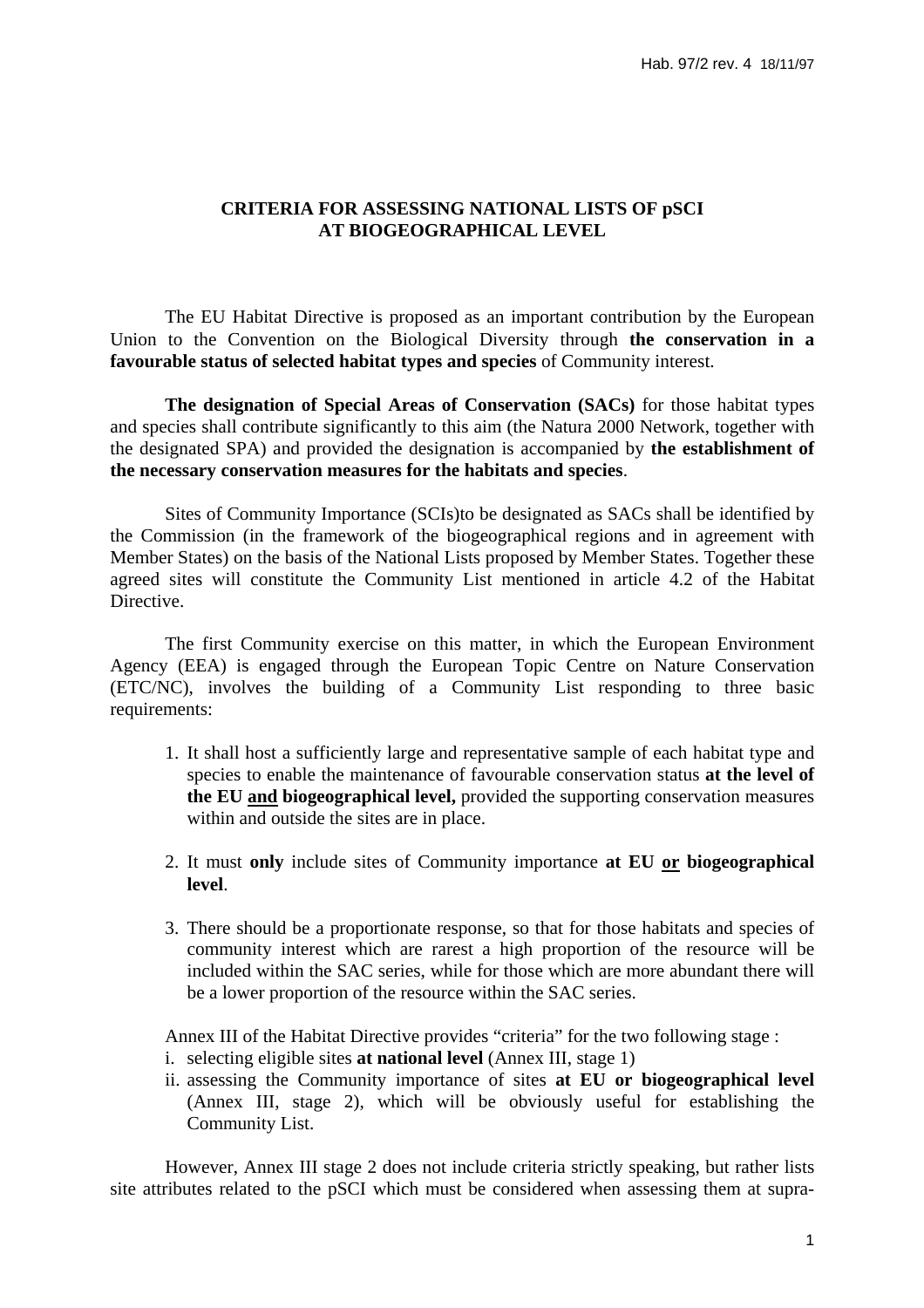national level. The ETC/NC has developed some additional specifications to facilitate their application in a practical way based on the content of pSCI datasheets, as well as on the reference data available through the "NatRef" EUNIS' module.

 This paper sets out a process to be applied in the preparation of the EU list of SCIs. This is focused primarily at the level of the individual biogeographical regions and it is recognised throughout that some flexibility of approach will be required to take account of the ecological character of the habitats and species (including aspects such as abundance, distribution and ecological requirements for their continued survival), their conservation requirements and the varying level of current scientific knowledge.

### **Phase 1. Analysis of representation of a habitat type or of a species**

 The contribution towards favourable conservation status for a given species or habitat type through the designation of a given list of SACs will not only depend on the intrinsic quality of those sites, but also on the intensity of the current or proposed conservation measures for each habitat or species including actions outside designated areas.

**The expected assessment must be based on the intrinsic value of the proposed sites for each species and habitat type**, taking into account their potential contribution to the defined conservation goal.

 It is clear that the factors relevant to assessment of "conservation value" for each species and habitat type will vary very significantly from one case to another, depending on different factors. A scientific-based description of such requirements is highly desirable. It would not be realistic to try to establish one single quantitative criterion equally valid for all habitats and species in all situations.

**The expected assessment of site lists for the biogeographical region must be based on a case-by-case discussion**, taking into account additional information on different parameters related to each species and habitat type.

 Two requirements can be expected to be met by a representative list of sites to be considered as sufficient to enable a favourable conservation status for a given species or habitat type at biogeographical level:

- it should be well-adapted to the specific conservation needs, in particular to those related to the distribution patterns (endemicity, degree of isolation/fragmentation, historical trends) and to the human pressures, threats, vulnerability, etc. of the considered species or habitat type; and
- it should reflect the ecological (and in the case of species genetic) variation of the habitat or species within the biogeographical region.

 In order to make the expected assessment easier in the short available period of time available, a preliminary "pre-selection" phase has been envisaged before dealing with the case-by-case analysis for each habitat or species.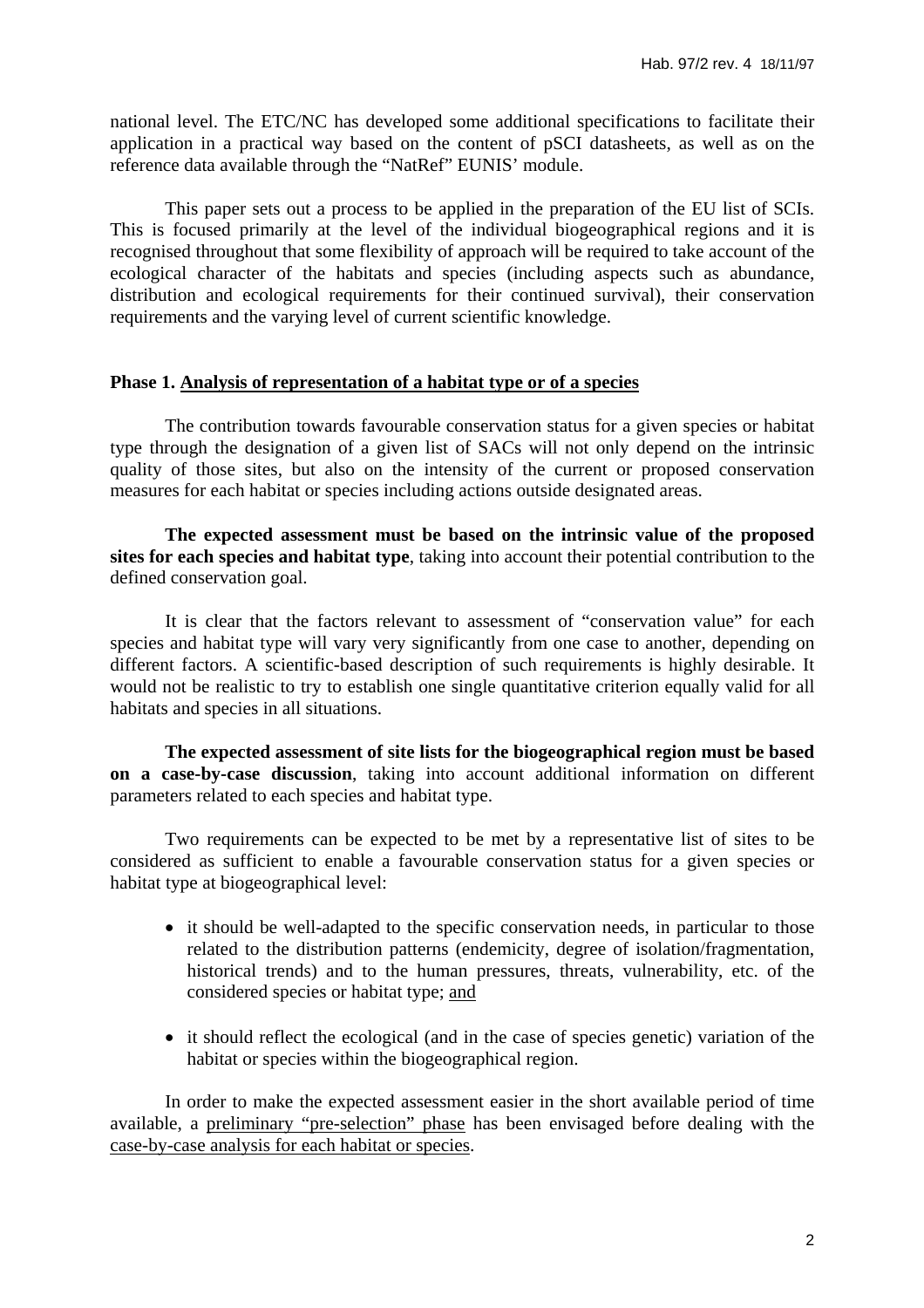# **Preselection phase**

 The following procedure is not proposed as a strict numerical mechanism for deciding, on the basis of a predetermined percentage, about the sufficient or insufficient level of representation of each one of the habitat types and species in the whole of pSCI for a biogeographical region. Rather it is proposed as a mechanism for selecting those habitats or species where further scrutiny of the national site lists may be appropriate.

# **1.- Well represented elements**

*Species or habitat types for which the whole of the proposed sites for a biogeographical region host more than 60% of the total population (or area) in the same region will be considered as a low priority for case by case scrutiny.* 

 60% is an arbitrary limit. However, this percentage has been chosen on the hypothesis that in many cases, it is likely to cover the two mentioned requirements of distribution and variation in relation to any species or habitat type. In practice, the implementation of the appropriate conservation measures in a sample of designated sites covering 60% of the population of a given species (or 60% of the area of distribution of a given habitat type) should ensure in most of cases the maintenance of *favourable conservation status* as defined in the Habitat Directive.4

 However exceptions to this general rule could be identified on a scientific basis, as for example habitats or species found only in one very restricted geographical area or where the habitat or species is rare and recent decline means that an increase of the resource is required to maintain favourable conservation status. In this case, the habitats and species would be submitted to case-by-case analysis.

# **2.- Elements requiring priority scrutiny**

*Species or habitat types for which the whole of the proposed sites for a biogeographical region host less than 20% of the total population (or geographic distribution surface) in the same region will be a priority for further scrutiny.* 

20% is also arbitrary. For certain aquatic species covered by Article 4.1, priority habitats and species affected by Article 4.2 and a number of habitats and species which are widespread, extensive and show a limited range of ecological or genetic variation less than 20% of the resource within the SCI series could be judged as adequate.

# **3. Case-by-case discussion**

*Species and habitat types for which the whole of the proposed sites for a biogeographical region hosts between 20% and 60% of the total species population (or habitat area) in the same region will be submitted to an individual analysis.*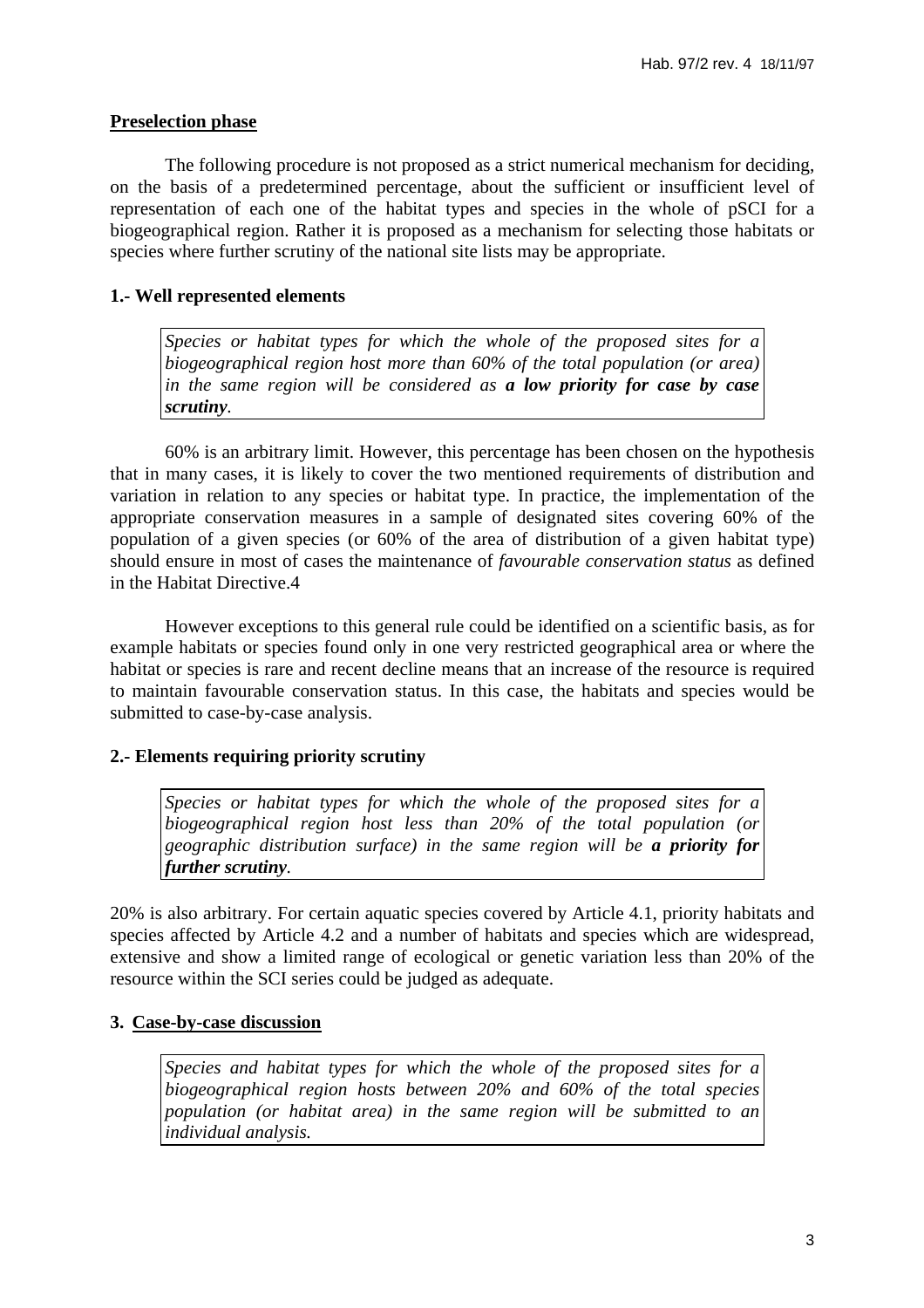This analysis of each biogeographical region will involve:

- comparison between the geographical distribution of the sites submitted by the member states for a given habitat type or species and its known distribution patterns;
- comparison between the range of habitat or species variation of the whole of pSCI series relative to the described ecological and genetic variations of the habitats or species;
- an assessment of the trends of distribution and abundance of the habitats and species related to natural and anthropogenic factors;

 For some countries most of data needed for this assessment are or will be available from the inventories carried out under the LIFE programme. For the rest, the EUNIS' "NatRef" module (supplied by the EIONET National Reference Centres and other relevant sources<sup>[1](#page-3-0)</sup>) is supposed to provide the mentioned reference data. The analysis will also be supported by a check of the scientific literature and advice of experts.

### **Phase 2. Interpretation of criteria for the selection of SCIs from the national lists of sites**

 As mentioned above, Annex III-2 specifies the site attributes to be considered for assessing their Community importance at EU or biogeographical level of sites submitted by the Member States. Some of these attributes are related to the national assessment of pSCI for each habitat type and species, and the relative importance of the sites themselves at national level.

 The following proposed criteria for identifying the pSCI to be included in the Community List do not involve any modification of Annex III-2, but an interpretation of the criteria in practical terms compatible with the detail of the data fields in the Natura 2000 datasheets.

 These criteria are suggested for "undivided" pSCI's. In the case of fragmented pSCI (distinct and separate sub-sites), the application of these criteria may require adjustment on a case by case basis.

#### **1. "Priority" criterion**

 $\overline{a}$ 

*pSCI qualifying at a national level for at least one priority habitat type or species.* 

 As indicated in the Habitat Directive, these pSCI will be automatically included in the Community List. However, in some cases the priority habitat or species will be of low intrinsic value due to i) a poor representation of typical features, small area of poor development and conservation of structure and function in the priority habitats or ii) a small or transient population or poor development of features required by the species for survival.

<span id="page-3-0"></span><sup>&</sup>lt;sup>1</sup> International Organisations, CORINE Biotopes Database, scientific literature, experts advise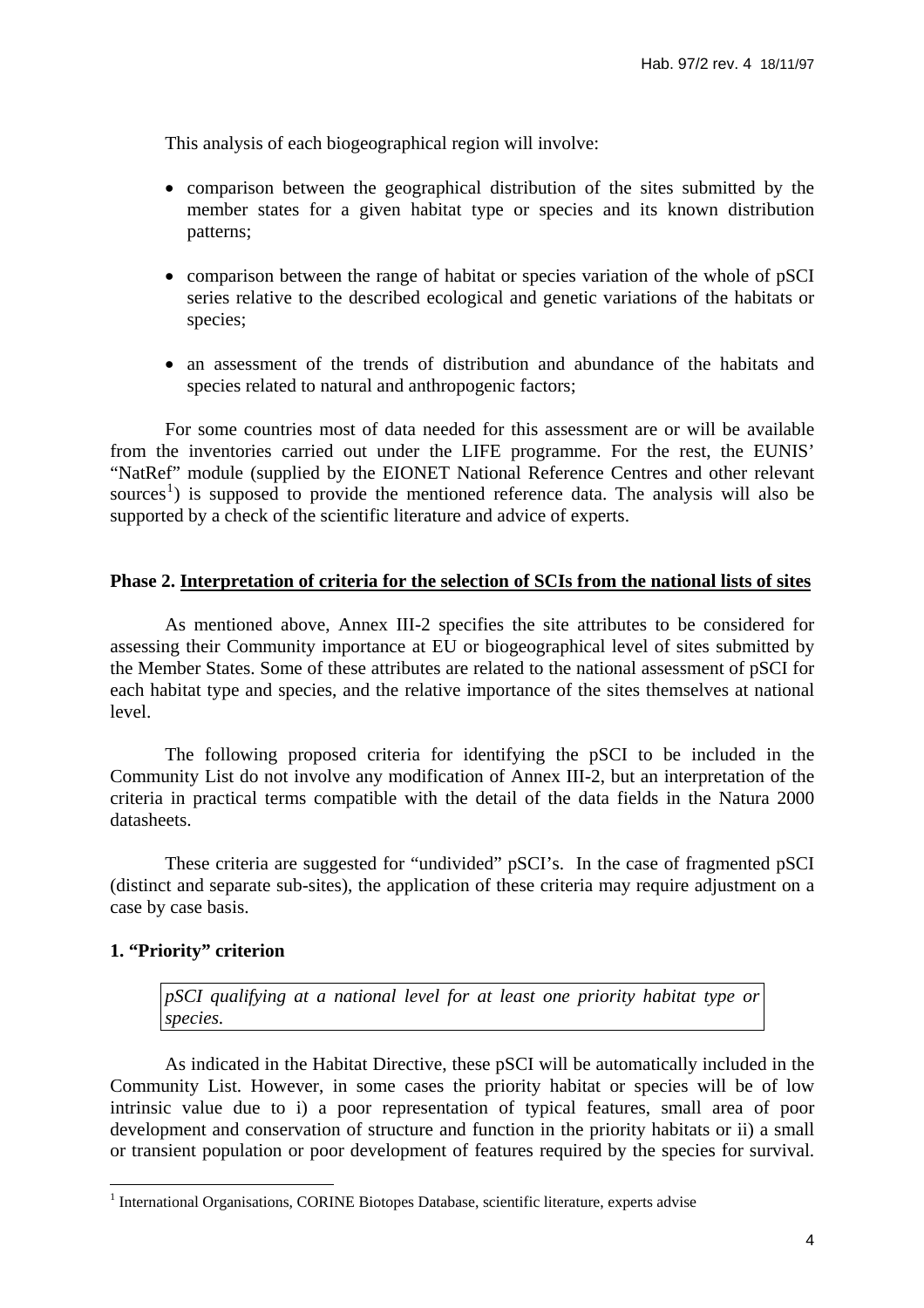In these cases automatic selection may not be appropriate. In such cases, the limits of the pSCI could be revised<sup>[2](#page-4-0)</sup>.

## **2. "Uniqueness" criterion**

*pSCI containing the only significant example of a non priority habitat type or species on a Member State's list.* 

## **3. "High-quality" criterion**

 $\overline{a}$ 

*pSCI having a high national value for at least one non-priority habitat type or species.* 

 "To have a high national value" for a given habitat type means that the concerned pSCI has been globally assessed as **A** (excellent value) and:

- the representativity, the relative surface and the conservation status values have been assessed with an "**A**"; or
- the representativity and the relative surface values have been assessed with an "**A**", and the conservation status value with a "**B**"; or
- the representativity value has been assessed with a "**B**", and the relative surface and the conservation status with an "**A**".

 The application of the "high quality" criterion for habitats is reflected in the following table: 

| Option                     |  |  |
|----------------------------|--|--|
| Parameters                 |  |  |
| Global assessment          |  |  |
| Representativity           |  |  |
| Relative surface           |  |  |
| <b>Conservation status</b> |  |  |

 For special cases of underground or very steep slopped habitats (ie cliffs, ravines etc) the estimation of the area could prove difficult. A case by case evaluation of the "high quality" criterion should be made then.

 "To have a high national value" for a given species means that the concerned pSCI has been globally assessed as **A** (excellent value) and at least one of both, population and conservation values has been also assessed with an "**A**". There is likely to be variation between Member States in the scoring allocated to sites of similar quality given the subjective nature of many of the assessment required. Some sites scored below these thresholds by Member States may therefore merit selection.

<span id="page-4-0"></span> $2^{2}$  In case of merging two or more sites, the resulting new site will be given a new code number. Those of merged sites must be abandonned.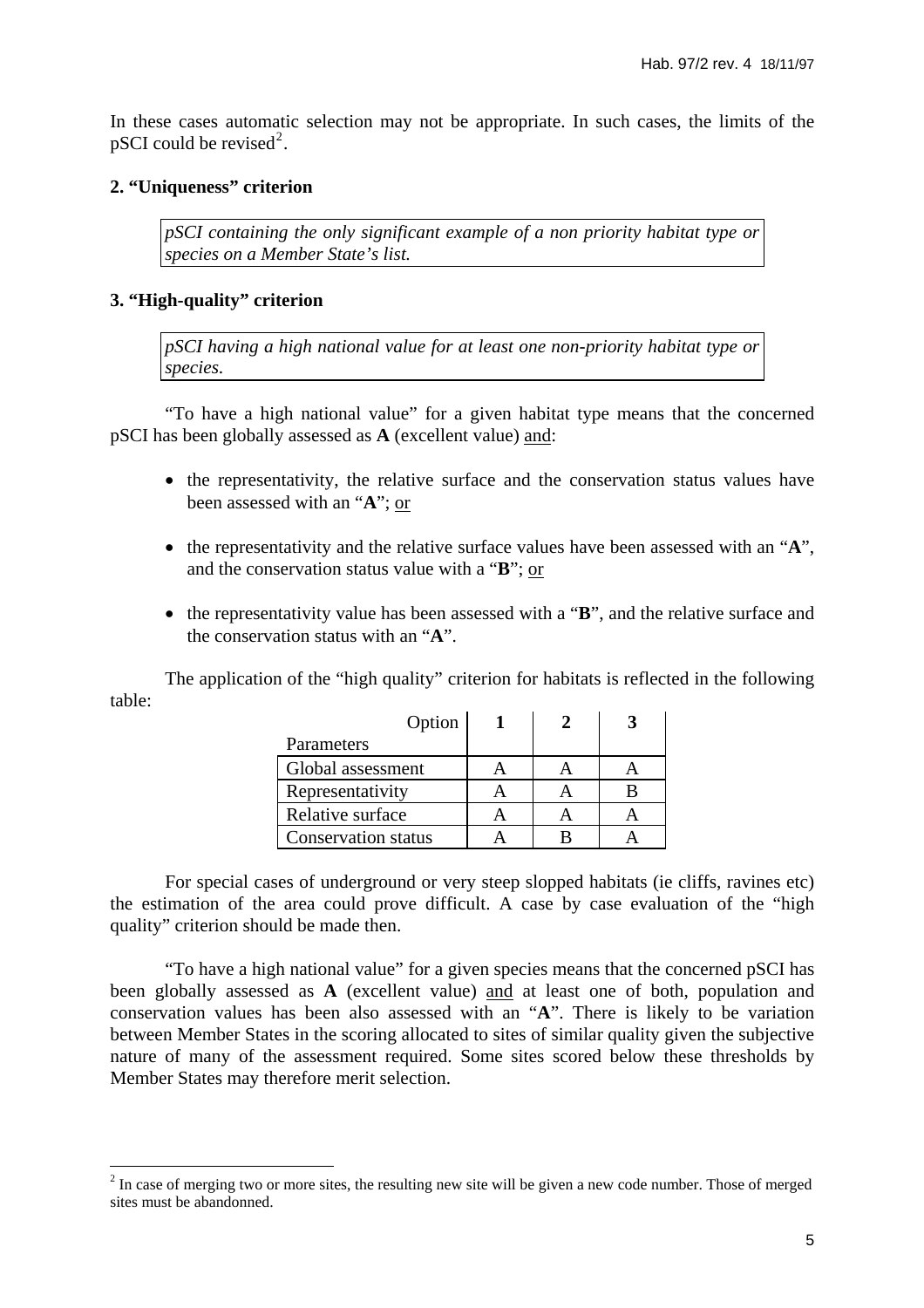The application of the "high quality" criterion for species is reflected in the following table:

| Option            |  |  |
|-------------------|--|--|
| Parameters        |  |  |
| Global assessment |  |  |
| Conservation      |  |  |
| Population        |  |  |

# **4. "High-diversity" criterion**

*pSCI containing a significant number of non-priority habitat types and/or species, even if their respective national values have not been considered as high under the high quality criterion.* 

 Since there is considerable variation in the variation in the diversity of habitat types in Annex I and species in Annex II present in each biogeographical region, this "significant number" can not be established at EU level and must be established on a case by case basis at the level of the biogeographical region.

# **5. "Network coherence" criterion**

*pSCI playing a relevant role to ensure the coherence (as well structural as functional) of the Natura 2000 Network.* 

 "To play a relevant role" means to be included in at least one of the following categories:

- pSCI situated in a migration route of one or more species in Annex II and identified as indispensable for its maintaining in a favourable conservation status;
- pSCI representing a "relic" localisation for habitat type or species
- pSCI acting as "ecological corridors" between other identified SCI hosting priority species which are now endangered due to their fragmentation;
- sets of pSCI covering a continuous ecosystem situated on both sides of one or more internal Community frontiers;
- pSCI bordering a major protected area situated outside of EU borders;
- pSCI where the proposed restoration measures for at least one priority habitat or species have been identified by a Member State as indispensable to maintain a favourable conservation status, at biogeographical level, for at least one priority habitat type or species.